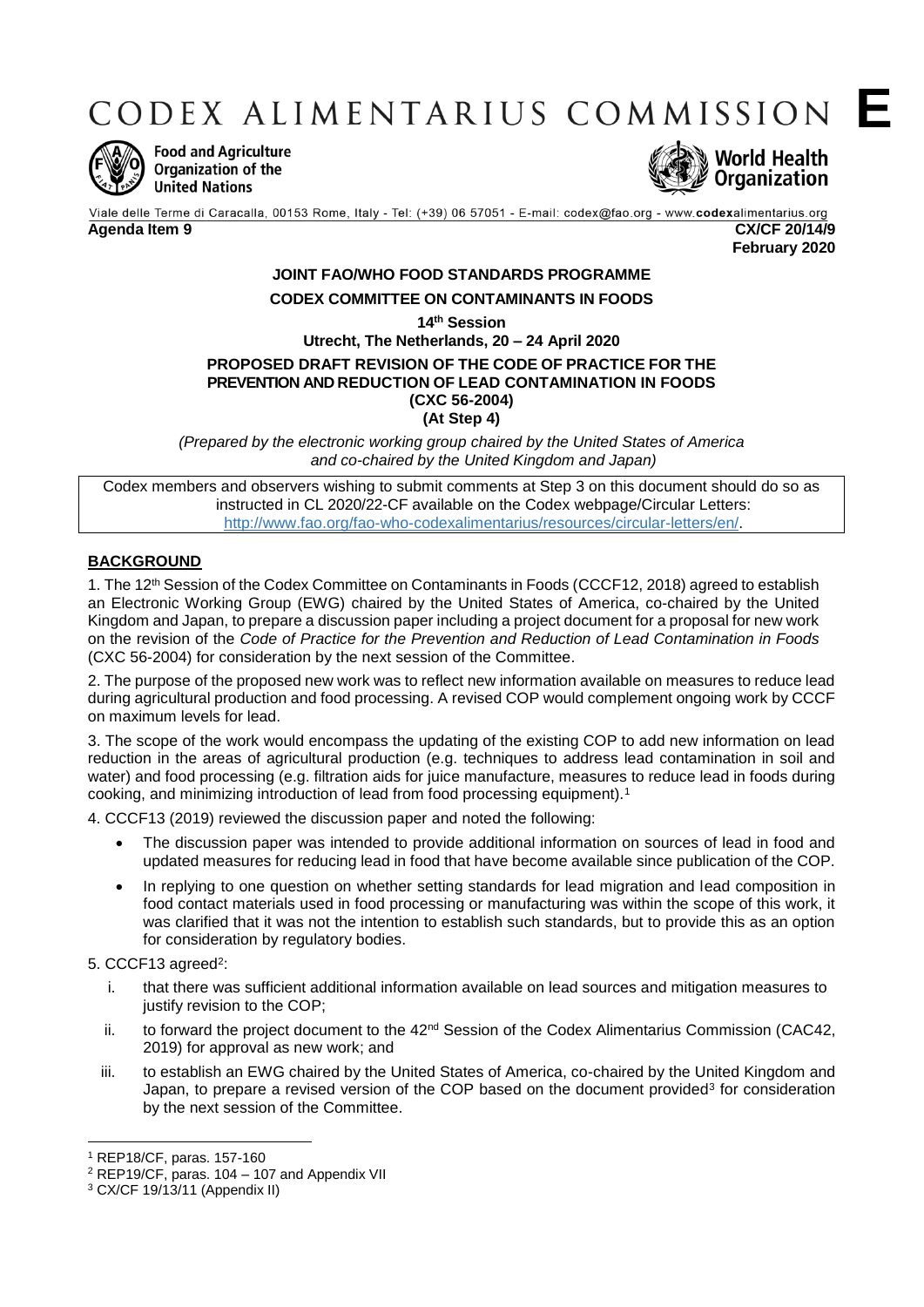6. CAC42 approved the proposal for new work.<sup>4</sup>

### **TERMS OF REFERENCE**

7. At CCCF13 it was agreed that the revisions would address measures, supported by scientific data that have become available since adoption of the COP in 2004.

8. Completion of work is expected by 2021 or earlier.

## **PARTICIPATION AND METHOD**

9. Forty-three members and observers registered to participate in the EWG (Appendix III). Comments were received from eight members and observers in developing the revised COP (i.e., Australia, Brazil, Canada, Japan, United Kingdom, United States, the European Cocoa Association, and the International Feed Industry Federation).

10. The revised COP was developed through preparation of two draft documents, and comments were solicited and considered for each draft.

### **DISCUSSION**

11. In developing this revised COP, the EWG considered comments received during CCCF13 and input provided through the electronic platform. These included:

- Information on sources of lead;
- Additions to mitigation measures; and
- Editorial changes.

# *Sources of lead*

12. The EWG incorporated information on additional sources of lead in the COP. These include mention of lead paint and corrosion of lead pipes in the Introduction, and inclusion of damaged or unused fencing batteries, and consumption of waterfowl that have ingested lead pellets in the section on Recommended Practices.

13. Discussion on the use of traditional medicines as a source of lead was modified, as traditional medicines were deemed outside the scope of CCCF.

### *Mitigation measures*

14. The EWG incorporated additional information on measures to reduce lead exposure. These include securing fencing and housing for livestock; considering testing soil if gardens are located in areas with potentially high lead levels; referencing the WHO Guidelines for Drinking-Water Quality; adding an example of an alternative filtration method for juices, wine, and beer; using an alternative water source for food preparation that does not contain lead; and using x-ray detection to identify and facilitate removal of lead shot.

### *Editorial changes*

15. The EWG made editorial changes, including making terminology consistent throughout the document, rearranging paragraphs so paragraphs addressing the same topic occur sequentially, and ensuring language is consistent with that used in the discussion paper (e.g., changing "low lead levels" to "low as reasonably achievable").

### **Recommendations**

16. CCCF:

**.** 

- noted the revisions made to the COP based on the discussion held and comments submitted at CCCF13 as well as the submissions made to the EWG as summarized in paragraphs 9 to 13 and shown in Appendix II for information;
- consider the revised COP as set out in Appendix I together with comments submitted in reply to CL 2020/22-CF.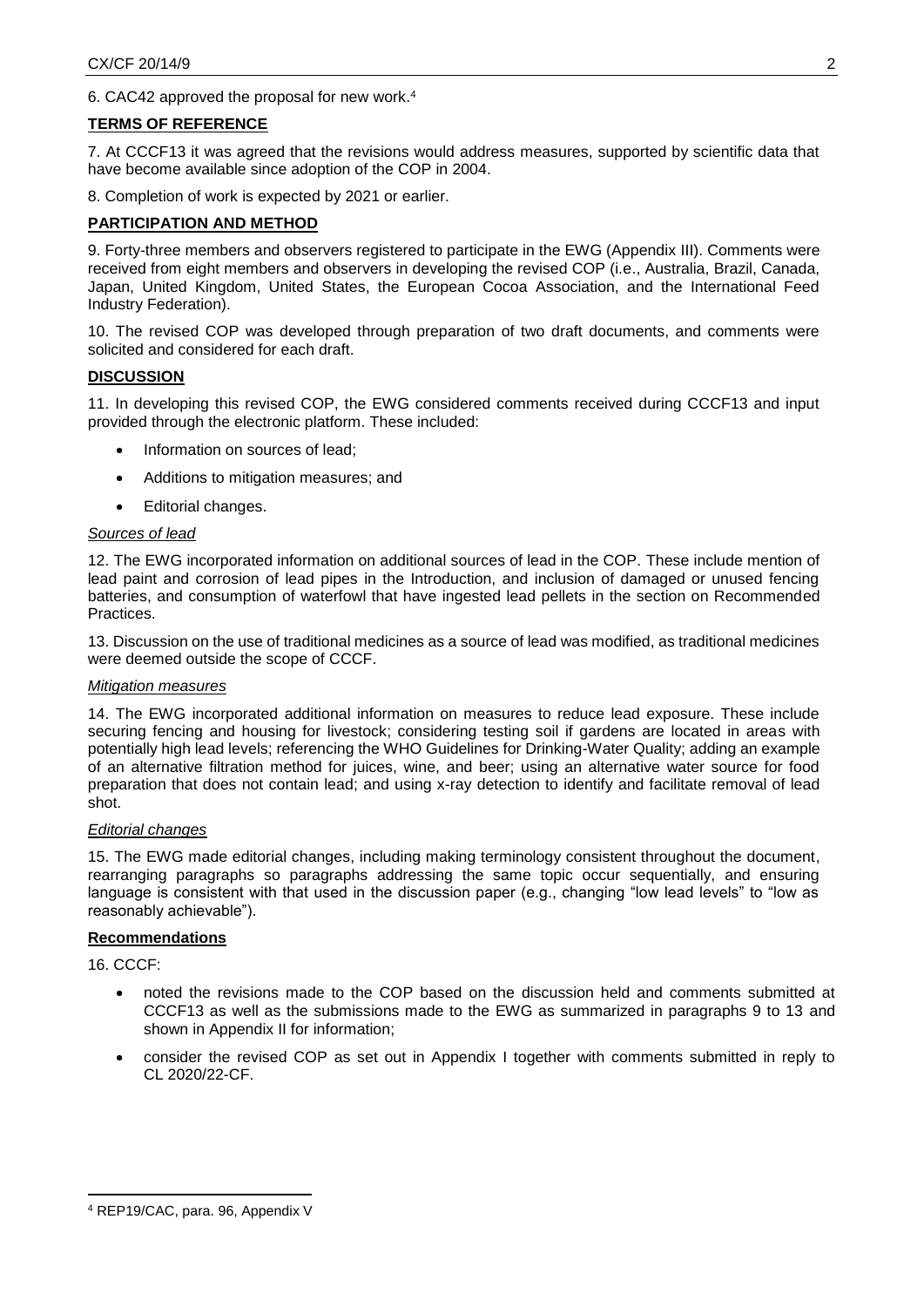### **APPENDIX I**

### **PROPOSED DRAFT REVISION OF THE CODE OF PRACTICE FOR THE PREVENTION AND REDUCTION OF LEAD CONTAMINATION IN FOODS (CXC 56-2004) (For comments at Step 3)**

### **INTRODUCTION**

- 1. Lead is a toxic heavy metal that occurs in the environment both naturally, and to a greater extent from anthropogenic sources, because of its widespread industrial uses. The toxic effects of lead in food have been reviewed several times by the FAO/WHO Joint Expert Committee on Food Additives (JECFA). Lead exposure is associated with neurodevelopmental effects, mortality (mainly due to cardiovascular diseases), impaired renal function, hypertension, impaired fertility, and adverse pregnancy outcomes. Because of neurodevelopmental effects, fetuses, infants, and children are the most sensitive to lead exposures.
- 2. At its 73<sup>rd</sup> session (June 2010), JECFA evaluated new information on the toxicology, epidemiology, exposure assessment, and analytical methodology of lead. JECFA withdrew the previously established provisional tolerable weekly intake (PTWI) of 25 µg/kg bw and concluded that it was not possible to establish a new PTWI that would be considered health protective. JECFA concluded that in populations with prolonged dietary exposures to higher levels of lead, measures should be taken to identify major contributing sources, and if appropriate, to identify methods for reducing dietary exposure that are commensurate with the level of risk reduction.
- 3. Lead exposure can occur through food and water, and through use of cosmetics, dietary supplements, traditional medicines, and materials used in religious practices. Lead exposure also occurs in the workplace, through hobbies, from lead paint, and generally through exposure to lead-contaminated soil and air.
- 4. Lead contamination of food arises from numerous sources, including air and soil. Atmospheric lead from industrial pollution or leaded gasoline can contaminate food through deposition on agricultural crops. Agricultural crops can also take up lead from contaminated soil or contaminated soil may be deposited on plant surfaces. Lead contamination in soil may result from industrial pollution (e.g., mining); past use or inappropriate application of pesticides, fertilizers, sewage sludge, or biosolids; or lead-containing ordnance stored on former munitions sites and from ammunition used in rifle or military firing. Contaminated plants and soil are, in turn, a source of contamination of livestock.
- 5. Water is also a source of lead contamination of food. Surface water sources can be contaminated through runoff (drainage), atmospheric deposition, and, on a local level, by leaching of lead from game shot or fishing sinkers. Contaminated surface waters are a potential source of contamination of aquatic food producing animals. For drinking water and water for food preparation, corrosion of lead pipes or lead-containing fittings in water distribution systems and building plumbing systems is a primary source of lead contamination.
- 6. Lead contamination of food can also arise from food processing, food handling, and food packaging. Sources of lead in food processing areas include lead paint and lead-containing equipment, such as piping and lead-soldered machinery. In the packaging area, lead-soldered cans have been identified as an important source of lead contamination of food. Other packaging items that are potential sources of lead contamination include colored plastic bags and wrapping papers, cardboard containers that contain lead or are colored with lead-containing dyes, lead foil capsules on wine bottles, and lead-glazed ceramics, lead crystal, or lead-containing metal vessels used for packaging or storing foods.
- 7. There have been worldwide efforts to reduce lead exposure from food. Such efforts have focused on implementing standards for allowable lead levels in food, food additives, and food contact substances; ending the use of lead-soldered cans; controlling lead levels in drinking water; reducing leaching from lead-containing vessels or restricting their use for decorative purposes; and identifying and reacting to additional sources of lead contamination in foods or dietary supplements. Although not targeted specifically at food, efforts to reduce environmental sources of lead, including restrictions on industrial emissions and restricted use of leaded gasoline, have also contributed to declining lead levels in food.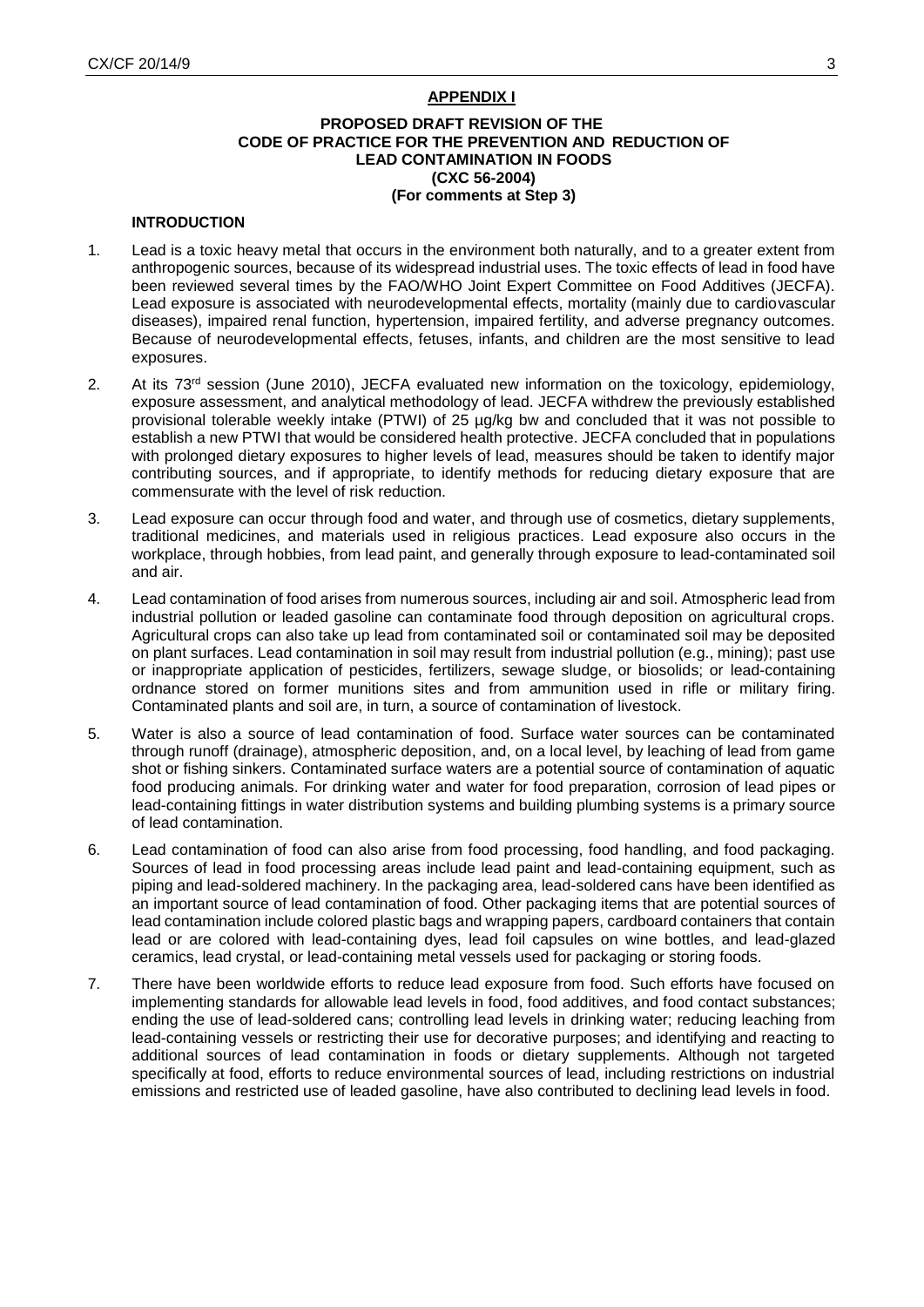8. The Codex Alimentarius Commission, national authorities, and intergovernmental organizations have established or recommended standards for maximum levels of lead in various foods. Low levels of lead in foods may be unavoidable, because of the ubiquitous presence of lead in the modern industrial world. However, following good agricultural and manufacturing practices can minimize lead contamination of foods. Because many useful interventions for reducing lead rely on actions by consumers, including educating consumers about certain foods known to contain elevated levels of lead, a section with suggestions on consumer practices has also been included in this Code.

## **RECOMMENDED PRACTICES BASED ON GOOD AGRICULTURAL PRACTICES (GAP) AND GOOD MANUFACTURING PRACTICES (GMP)**

### **1.1 Source directed measures**

9. National or relevant food control authorities should consider implementation of source directed measures in the *Code of Practice for Source Directed Measures to Reduce Contamination in Foods with Chemicals* (CXC 49-2011).

### **1.2 Agricultural**

- 10. Leaded gasoline is a major contributor to atmospheric lead. National or local authorities should consider reducing or eliminating the use of leaded gasoline in agricultural areas.
- 11. Agricultural lands near industrial facilities, roadways, and ordnance depots, rifle ranges and military firing ranges may have higher lead levels in soils than more isolated lands. Sources of lead on agricultural lands should be removed, including vehicle batteries; damaged or unused electric fencing batteries; and old, discarded vehicles and machinery.
- 12. Use of lead solder and other lead materials for repairing farming equipment should be avoided. Land near buildings with weathered exterior paint also may have high lead levels, and there is a particular concern when such buildings are situated near livestock or small gardens.
- 13. Where possible, farmers should test lead levels in soils, particularly soils that are near lead sources or that are suspected of having elevated lead levels to determine if lead levels exceed recommendations for planting by national or local authorities.
- 14. Livestock should be prevented from grazing in areas with lead sources, including peeling paint, bonfire ash, metal roofing material, and contaminated surface waters. In addition, livestock soil consumption should be minimized, through a balanced feed diet (including mineral mixes).
- 15. In general, where there are potential sources of lead exposure to livestock, secure fencing and housing for livestock is a good practice to help minimize lead contamination.
- 16. Animal feed should meet lead standards established by national or local authorities, where available, as contaminants in feed can be transferred to food of animal origin and can be relevant for public health.
- 17. Dairy cows and other dairy animals found to have elevated lead levels should not be used as a source of milk until lead decreases to levels deemed appropriate by national authorities.
- 18. Farmers should avoid using lands that have been treated with lead arsenate pesticide, such as former orchards, to grow crops that may accumulate lead internally (e.g., root crops) or on their surface (e.g., leafy vegetables).
- 19. Fertilizers (including sewage sludge and biosolids) should adhere to standards set by local or national authorities, and farmers should avoid growing crops on lands that have been treated with fertilizers that do not adhere to maximum allowable lead levels set by national or local authorities.
- 20. Farmers should avoid using compounds that contain lead (such as lead arsenate pesticide) or may be contaminated with lead (e.g., improperly prepared copper fungicide or lead-containing phosphate fertilizer) in agricultural areas.
- 21. Leafy vegetables are more vulnerable than non-leafy vegetables or root vegetables to deposition from airborne lead. Cereal grains also have been reported to absorb lead from the air at a significant rate. In areas where atmospheric lead levels are high, farmers should consider choosing crops that are less vulnerable to airborne deposition.
- 22. Dryers powered with leaded gasoline have been found to contaminate drying crops with lead. Farmers and processors should avoid using dryers or other equipment powered by leaded gasoline on harvested crops.
- 23. Crops should be protected from lead contamination (e.g., exposure to atmospheric lead, soil, dust) during transport to processing facilities.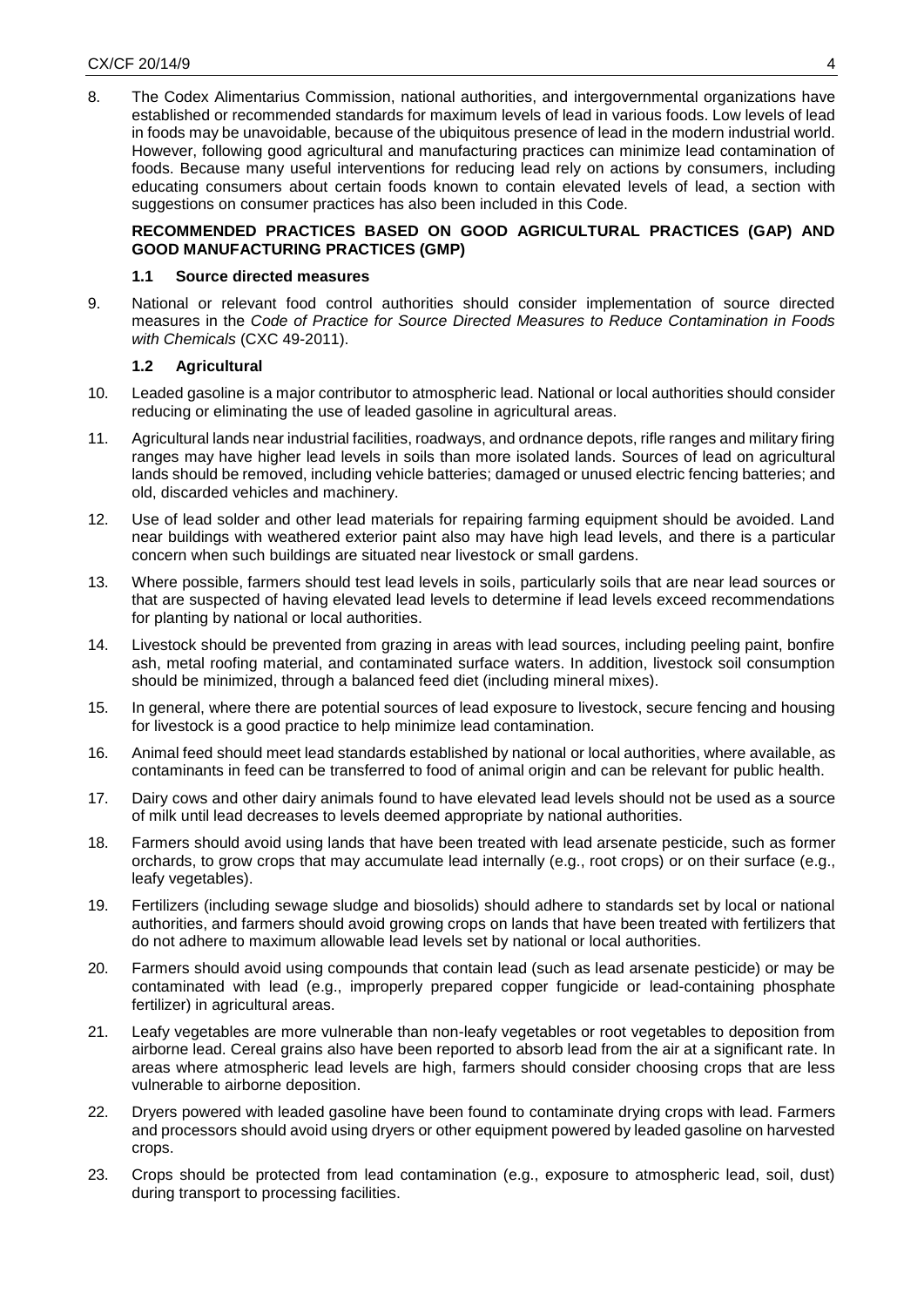- 24. In areas known to have higher lead levels in soil, consider planting certain types of garden plants and trees that may be less susceptible to lead contamination from soil including fruiting vegetables, vegetables that grow on vines, and fruit trees. It may be helpful to decrease the planting of leafy and root vegetables, or to consider relocating these crops to planting localities with lower lead levels.
- 25. Home, community, or small-scale commercial gardeners should also take steps to reduce lead contamination. Avoid planting near roadways and buildings painted with lead-based paint. Consider testing soil, where practical, particularly if gardens are located in an area with potentially high lead soil levels. Good gardening practices for soils with mildly elevated lead levels include mixing organic matter into the soil, adjusting soil pH to reduce availability of lead to plants, choosing plants that are less vulnerable to lead contamination, using liners to reduce contact deposition of soil on plants, and applying mulch to reduce dust and soil splashing on plants. Some lead levels may be considered too high for gardening. It may be possible to build up gardening beds with lead-free soil in such areas and add phosphate amendments to reduce bioavailability of lead. Contaminated soil can be physically removed and replaced with clean soil. Gardeners should consult with local agricultural services, where available, for advice on what lead levels are too high for gardening, advice on how to garden safely in leadcontaminated soils, and recommended practices for disposal of removed soil.
- 26. Agricultural water for irrigation should be protected from sources of lead contamination and monitored for lead levels to prevent or reduce lead contamination of crops. For example, well water used for irrigation should be properly protected to prevent contamination and the water should be routinely monitored.
- 27. Local and national authorities should make farmers aware of appropriate practices for preventing lead contamination of farmlands.

# **1.3 Drinking water**

- 28. National or local authorities should consider establishing allowable lead levels or appropriate treatment techniques for controlling lead levels in drinking water. The WHO has established a guideline value for maximum lead levels in drinking water of 0.01 mg/L, but some national authorities may have set lower target levels.
- 29. Administrators of water systems with high lead levels should consider recommended treatment techniques, such as increasing the pH of acidic waters, to minimize corrosion and reduce leaching of lead in the distribution system. Detailed recommendations for managing high lead levels can be found in other resources, including the WHO Guidelines for Drinking-Water Quality.<sup>1</sup> Because changes in water treatment practices (e.g., addition of chloramines or use of corrosion control treatment) can influence the levels of lead in drinking water, lead levels should be monitored during any system changes.
- 30. Given the number of potential lead sources in drinking water systems, including brass faucets, lead solder on copper pipes, lead pipes, and lead service lines, administrators of water systems should consider, where appropriate, replacing problematic lead piping and other lead-containing fixtures.
- 31. National or local authorities should monitor lead levels in drinking water in schools and childcare centers and apply mitigation measures to reduce elevated lead levels.

# **1.4 Food ingredients and processing**

- 32. Food producers should limit lead in foods to levels below recommended MLs in the *General Standard for Contaminants and Toxins in Food and Feed* (CXS 193-1995) or standards established by national or regional authorities for foods and food additives; this is particularly important for foods intended for infants and children.
- 33. Where standards are not available, national or local authorities should consider establishing standards limiting the concentration of lead allowed in foods, including the traditional foods of their countries. In the absence of standards, national or local authorities or industry should monitor selected foods, including dietary supplements, to ensure that lead levels do not rise above normal background levels or are as low as reasonably achievable.
- 34. Food processors should choose food and food ingredients, including ingredients used for dietary supplements, that are below the recommended MLs, or where no MLs are available, that are as low as reasonably achievable. Where feasible, they should also consider whether the land used to produce crops has been treated with lead-containing pesticides, sewage sludge, fertilizers, or biosolids.

 $\overline{1}$ World Health Organization. Guidelines for drinking-water quality, 4<sup>th</sup> edition, incorporating the 1<sup>st</sup> addendum. [https://www.who.int/water\\_sanitation\\_health/publications/drinking-water-quality-guidelines-4-including-1st](https://www.who.int/water_sanitation_health/publications/drinking-water-quality-guidelines-4-including-1st-addendum/en/)[addendum/en/](https://www.who.int/water_sanitation_health/publications/drinking-water-quality-guidelines-4-including-1st-addendum/en/)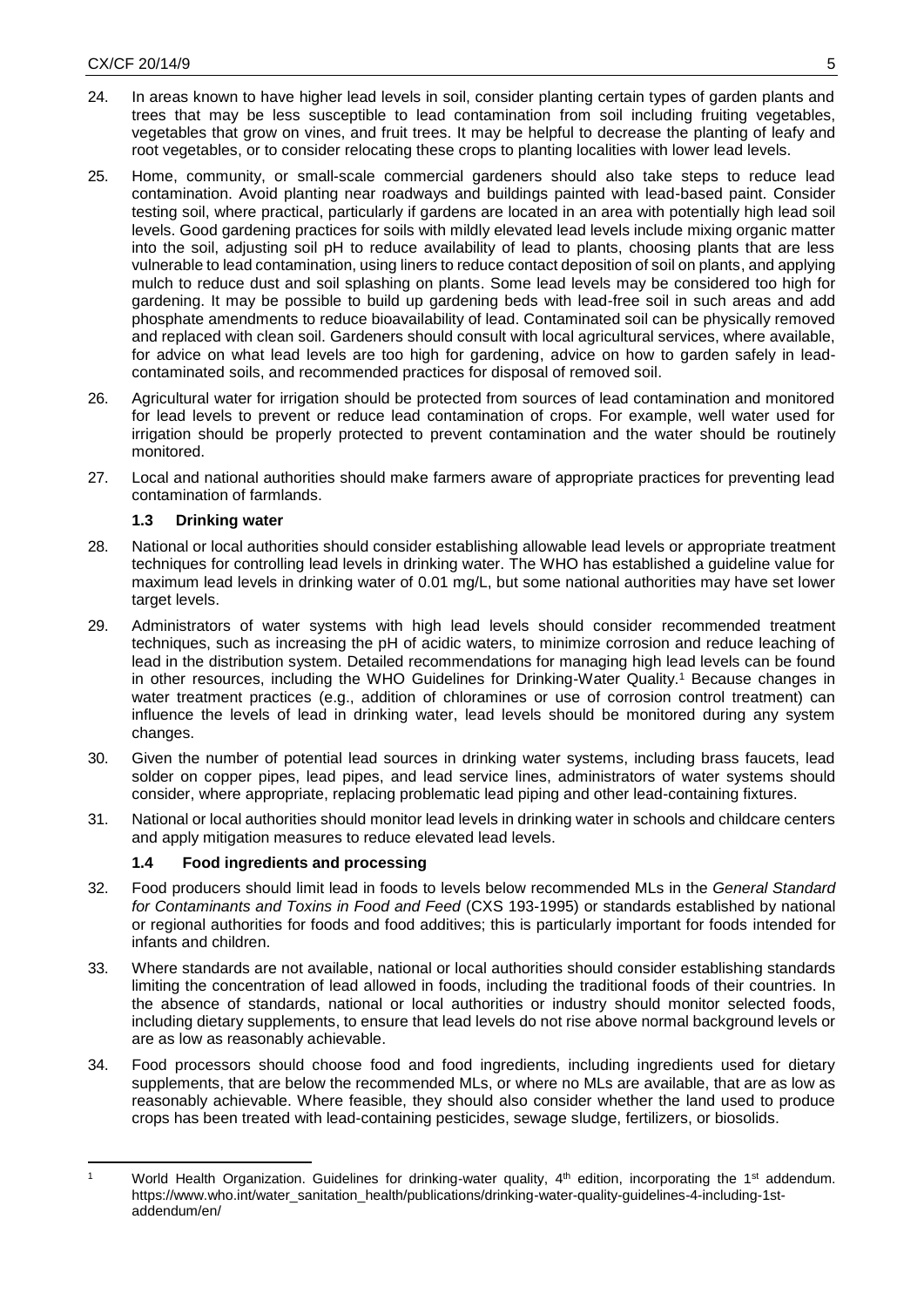- 35. Food processors should consider having control measures in place to monitor incoming ingredients or verify that suppliers are providing ingredients that are below the recommended MLs or where there are no MLs available, that levels are as low as reasonably achievable. Food processors should consider occasional testing of incoming raw materials and finished products for lead to verify that their control measures are functioning effectively.
- 36. More focused testing should be considered for ingredients or products known to contain high lead levels or that are intended for infants and children. This is particularly important for ingredients or products that may have a history of economic adulteration (e.g., spices).
- 37. For foods for infants and children, consideration should be given to sourcing of raw materials and ingredients used in the manufacture of finished products to ensure levels of lead are as low as reasonably achievable.
- 38. During processing, maximum removal of surface lead from plants should be practiced, e.g., by thoroughly washing vegetables, particularly leafy vegetables; removing the outer leaves of leafy vegetables; and peeling root vegetables, where appropriate. Home gardeners should also follow such steps if their soil has elevated lead levels.
- 39. Food processors should ensure that the water supply for food processing complies with maximum limits for lead established by the national or local authorities.
- 40. Food processors should examine piping within facilities to ensure that older piping is not adding lead to water supplies inside the facility, and should consider, where appropriate, replacing outdated piping, fixtures, and old containers as they may contain brass alloys and lead soldering.
- 41. Food processors should use food-grade metals for all metal surfaces that come into contact with food and beverages.
- 42. Food processors should not use lead solder to repair broken equipment in food processing facilities. They also should not substitute non-food-grade equipment that may be present in a food processing facility for broken food-grade equipment.
- 43. Food processors should ensure that lead paint peelings do not become a source of lead contamination in processing facilities. If food processors carry out lead paint abatement in their facilities, they should also ensure that appropriate cleanup procedures are followed to prevent further dispersion of lead paint and dust, which could create a greater hazard.
- 44. Because filtration aids (specifically diatomaceous earth, bentonite, and charcoal filtration) used in processing fruit juices, wines, and beer can contain lead, selecting filtration aids with lower lead levels or washing filtration aids with acidic solutions (such as ethylenediamine tetraacetic acid [EDTA] or hydrochloric acid solution) can reduce lead levels in the beverages. Alternative filtration methods also may be used, for example, ultrafiltration.
- 45. Metal detectors or x-rays can be used in slaughterhouses and fish processing facilities to detect and facilitate removal of lead shot or fishing sinkers in wild game and fish.

### **1.5 Production and use of packaging and storage products**

- 46. To provide maximum protection against lead contamination, food processors should not use leadsoldered cans. Alternatives to lead-soldered cans are discussed in Food and Nutrition Paper 36 from the FAO, "Guidelines for can manufacturers and food canners. Prevention of metal contamination of canned foods," as well as JECFA Monograph 622. These alternatives include using two-piece cans (which lack side seams) rather than three-piece cans, using cementing and welding to bond seams instead of soldering, using lead-free (tin) solders, and using alternative containers, such as lead-free glass.
- 47. Where it is not feasible to avoid the use of lead-soldered cans, methods for reducing lead exposure from lead-soldered cans are discussed in depth in FAO Food and Nutrition Paper 36. Lead can be released from the solder surface itself, or from solder dust or solder splashes deposited inside the can during the can-making process. Methods for reducing splashing and dust formation include avoiding the use of excess flux, controlling exhaust over the work area to minimize dust deposition, controlling the temperature of the fluxed can body and solder, post-solder lacquering of the interior surface or interior side seams of cans, careful wiping of excess solder from finished cans, and washing soldered cans before use. For a detailed description of proper manufacturing practices with lead-soldered cans, the FAO paper should be consulted.
- 48. Tinplate used for food cans should meet international standards for maximum allowable lead concentration. ASTM International has set a maximum concentration of 0.010 percent lead for "Grade A" tinplate.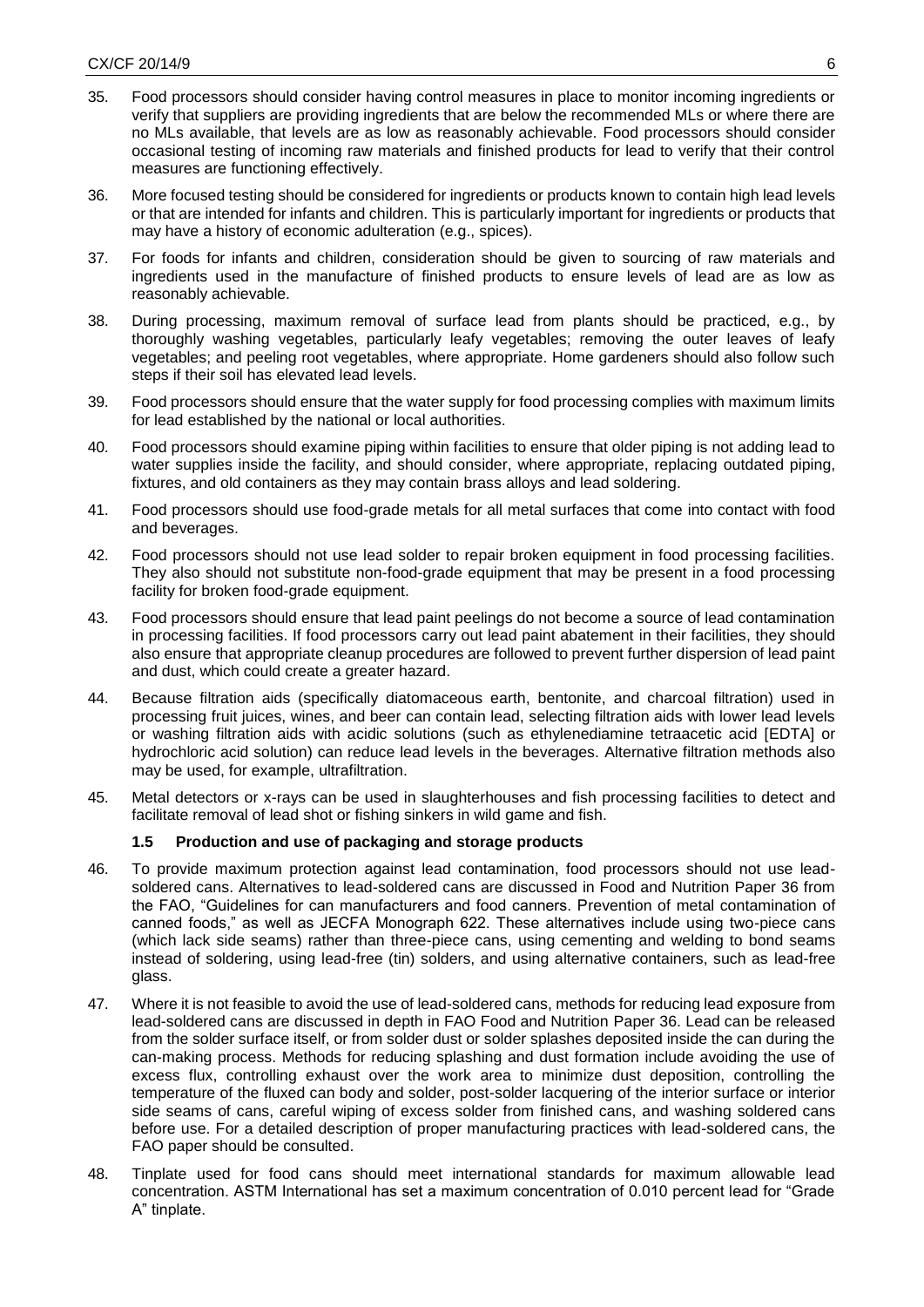- 49. Lead dyes or lead-based printing inks should not be used for food packaging, such as for brightly colored candy wrappers. Even if such wrapping does not come in direct contact with foods, children may be tempted to put the brightly colored wrappers in their mouths.
- 50. Plastic bags or boxes with exteriors treated with lead-based dyes or lead-based printing inks should not be used for packaging food. Handling of these items during cooking or reuse by consumers for storing other food items can cause lead contamination.
- 51. Packaging foods for sale in traditional lead-glazed ceramics should be avoided because these ceramics may leach significant quantities of lead into the foods.
- 52. Lead foil capsules should not be used on wine bottles because this practice may leave lead residues around the mouth of the bottle that can contaminate wine upon pouring.
- 53. National authorities should consider setting standards for lead migration from lead-glazed ceramic ware, lead crystal, and other lead-containing items that might potentially be used for food storage or preparation by consumers.
- 54. As one regulatory option, national authorities could consider setting standards for lead migration and lead composition in food contact substances used in food processing or manufacturing.
- 55. Decorative ceramic ware that has the potential to leach unacceptable quantities of lead should be clearly labeled as not for food use.
- 56. Ceramic ware producers should use manufacturing procedures and quality control mechanisms that minimize lead leaching.

### **1.6 Consumer practices and consideration of certain foods**

- 57. National and local authorities should consider educating consumers about the hazards of lead, particularly to children; sources of lead; and appropriate practices to reduce lead contamination from food prepared in the home or grown in the garden.
- 58. Consumers should wash vegetables and fruit thoroughly to remove dust and soil that may contain lead. Removing outer leaves from leafy greens and peeling root crops can reduce lead levels. Store food and eating/cooking utensils in sealed containers or closed cabinets that protect them from falling dust. Washing hands before preparing food will also help remove any lead-contaminated dust or soil from hands.
- 59. Consumers should avoid storing foods, particularly acidic foods or foods for infants and children, in decorative ceramic ware, lead crystal, or other containers that can leach lead. Foods should not be stored in opened lead-soldered cans or stored in reused lead-dyed bags and containers. Consumers should avoid frequent use of ceramic mugs when drinking hot beverages such as coffee or tea, unless the mugs are known to have been made with a lead glaze that is properly fired or fired with a non-lead glaze.
- 60. Where lead in water distribution systems is a problem, consumers should let water run from faucets before use to allow corroded lead from piping to be flushed out of the system, particularly if they are preparing foods for infants or children. Hot water from the faucet should not be used for drinking, cooking or food preparation. If filters are used, consumers should ensure they are properly installed and replaced regularly according to manufacturer specifications. Another option is to use an alternative water source for food preparation.
- 61. Consumers should be educated about the concerns surrounding geophagia (the practice of consuming clay or soil) that is practiced mainly by children and pregnant and lactating women. Various clay products, known by names such as calabash chalk, mabele, sikor, and pimbpa, have been found to contain elevated lead levels. Pregnant and lactating women, and children who frequently engage in geophagia, should be discouraged from this practice.
- 62. Consumers should be educated that foods sold as traditional medicines, including herbs and spices, may be sources of lead exposure.
- 63. Meat from game killed with lead shot (pellets) or from waterfowl that have ingested lead pellets may be a source of lead exposure. Therefore, children and women of childbearing age should reduce or avoid consumption of game killed with and containing lead shot. When hunting game intended for consumption, consider using a rifle or slug shot rather than a shotgun, as this may reduce lead contamination of the meat; although there is the potential for lead bullet fragments to remain in the game meat.
- 64. National or local authorities should educate people about the potential risks of consuming local specialty foods or collected wild foods (e.g., mushrooms) that could contain elevated lead levels.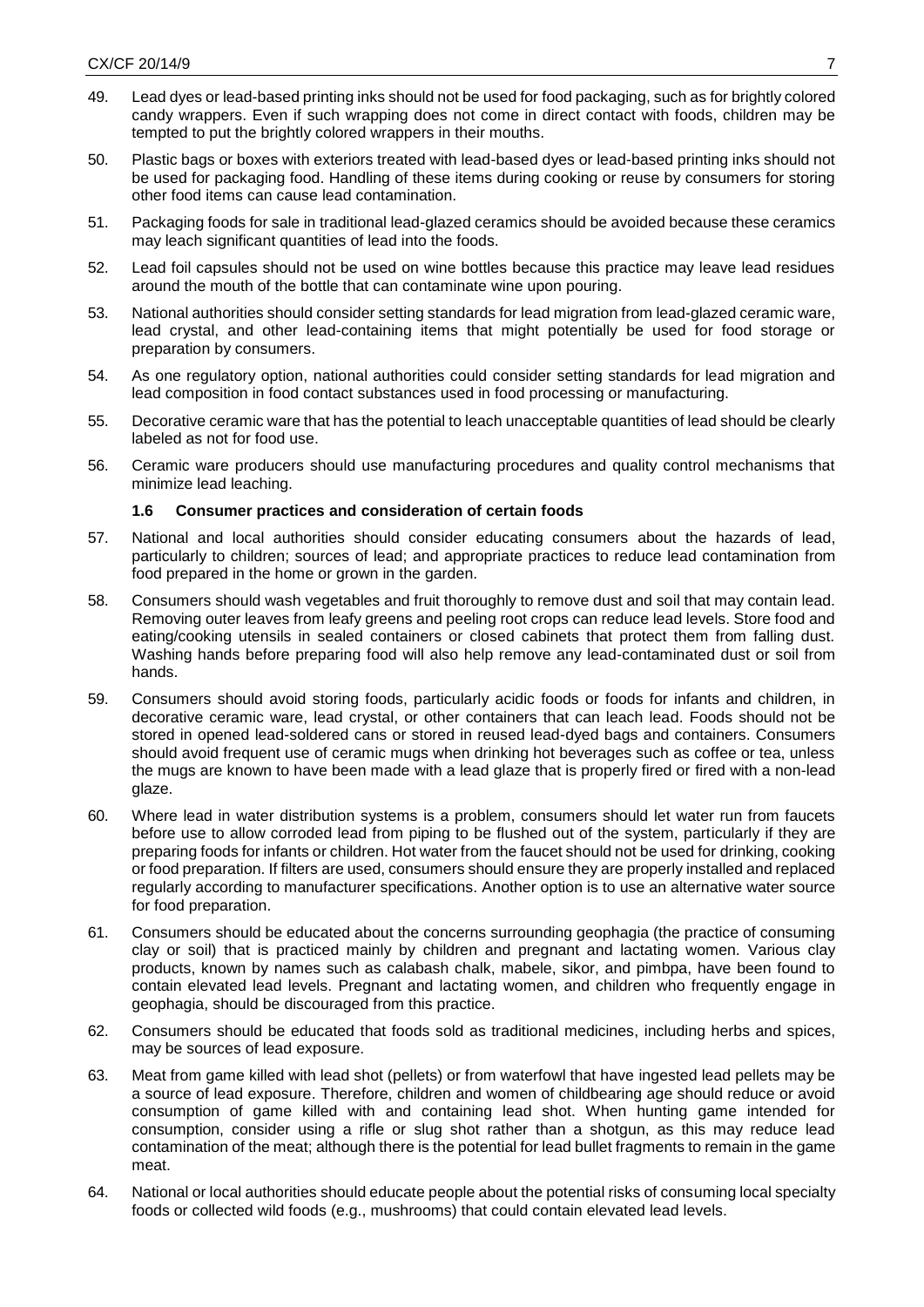### **APPENDIX II (For information)**

# **CODE OF PRACTICE FOR THE PREVENTION AND REDUCTION OF LEAD CONTAMINATION IN FOODS (CXC 56-2004)**

### **INTRODUCTION**

- 1. Lead is a toxic heavy metal withthat occurs in the environment both naturally, and to a greater extent from anthropogenic sources, because of its widespread industrial uses, but no known nutritional benefits. The toxic effects of lead in food have been reviewed several times by the FAO/WHO Joint Expert Committee on Food Additives (JECFA). Chronic exposure to lead at relatively low levels can result in damage to the kidneys and liver, and to the reproductive, cardiovascular, immune, hematopoietic, nervous, and gastrointestinal systems. Short-term exposure to high amounts of lead can cause gastrointestinal distress, anemia, encephalopathy, and death. The most critical effect of low-level lead exposure is reduced cognitive and intellectual development in childrenLead exposure is associated with neurodevelopmental effects, mortality (mainly due to cardiovascular diseases), impaired renal function, hypertension, impaired fertility, and adverse pregnancy outcomes. Because of neurodevelopmental effects, fetuses, infants, and children are the most sensitive to lead exposures.
- 2. At its 73<sup>rd</sup> session (June 2010), JECFA evaluated new information on the toxicology, epidemiology, exposure assessment, and analytical methodology of lead. JECFA withdrew the previously established provisional tolerable weekly intake (PTWI) of 25 µg/kg bw and concluded that it was not possible to establish a new PTWI that would be considered health protective. JECFA concluded that in populations with prolonged dietary exposures to higher levels of lead, measures should be taken to identify major contributing sources, and if appropriate, to identify methods for reducing dietary exposure that are commensurate with the level of risk reduction.
- 3. Lead exposure can occur through food and water, as well asand through use of cosmetics, dietary supplements, traditional medicines, and materials used in religious practices. Lead exposure also occurs in the workplace, through hobbies, and from lead paint, and generally through exposure to leadcontaminated soil and air.
- 4. Lead contamination of food arises from numerous sources, including air and soil. Atmospheric lead from industrial pollution or leaded gasoline can contaminate food through deposition on agricultural crops crop plants. Soil lead arising from. Agricultural crops can also take up lead from contaminated soil or contaminated soil may be deposited on plant surfaces. Lead contamination in soil may result from industrial pollution (e.g., mining); past use or inappropriate application of pesticides, fertilizers, sewage sludge, or biosolids; or lead-containing ordnance stored on former munitions sites and from ammunition used in rifle or military firing, atmospheric deposition, or inappropriate application of pesticides, fertilizers, or sewage sludge can contaminate agricultural crop plants through uptake or through deposition of the soil on plant surfaces.. Contaminated plants and soil are, in turn, a source of contamination of livestock.
- 5. Water is also a source of lead contamination of food. Surface water sources can be contaminated through runoff (drainage), atmospheric deposition, and, on a local level, by leaching of lead from game shot or fishing sinkers. Contaminated surface waters are a potential source of contamination of aquatic food producing animals. For drinking water and water for food preparation, the usecorrosion of lead pipes or lead-containing fixturesfittings in water distribution systems and building plumbing systems is a primary source of lead contamination.
- 6. Lead contamination of food can also arise from food processing, food handling, and food packaging. Sources of lead in food processing areas include lead paint and lead-containing equipment, such as piping and lead-soldered machinery. In the packaging area, lead-soldered cans have been identified as a veryan important source of lead contamination of food. Other packaging items that are potential sources of lead contamination include colored plastic bags and wrapping papers, cardboard containers that contain lead or are colored with lead-containing dyes, lead foil capsules on wine bottles, and lead-glazed ceramicceramics, lead crystal, or lead-containing metal vessels used for packaging or storing foods.
- 7. There have been worldwide efforts to reduce lead exposure from food. Such efforts have focused on implementing standards for allowable lead levels in food, food additives, and food additivescontact substances; ending the use of lead-soldered cans, particularly for infant foods; controlling lead levels in drinking water; reducing leaching from lead-containing vessels or restricting their use for decorative purposes; and identifying and reacting to additional sources of lead contamination in foods or dietary supplements. Although not targeted specifically at food, efforts to reduce environmental sources of lead, including restrictions on industrial emissions and restricted use of leaded gasoline, have also contributed to declining lead levels in food.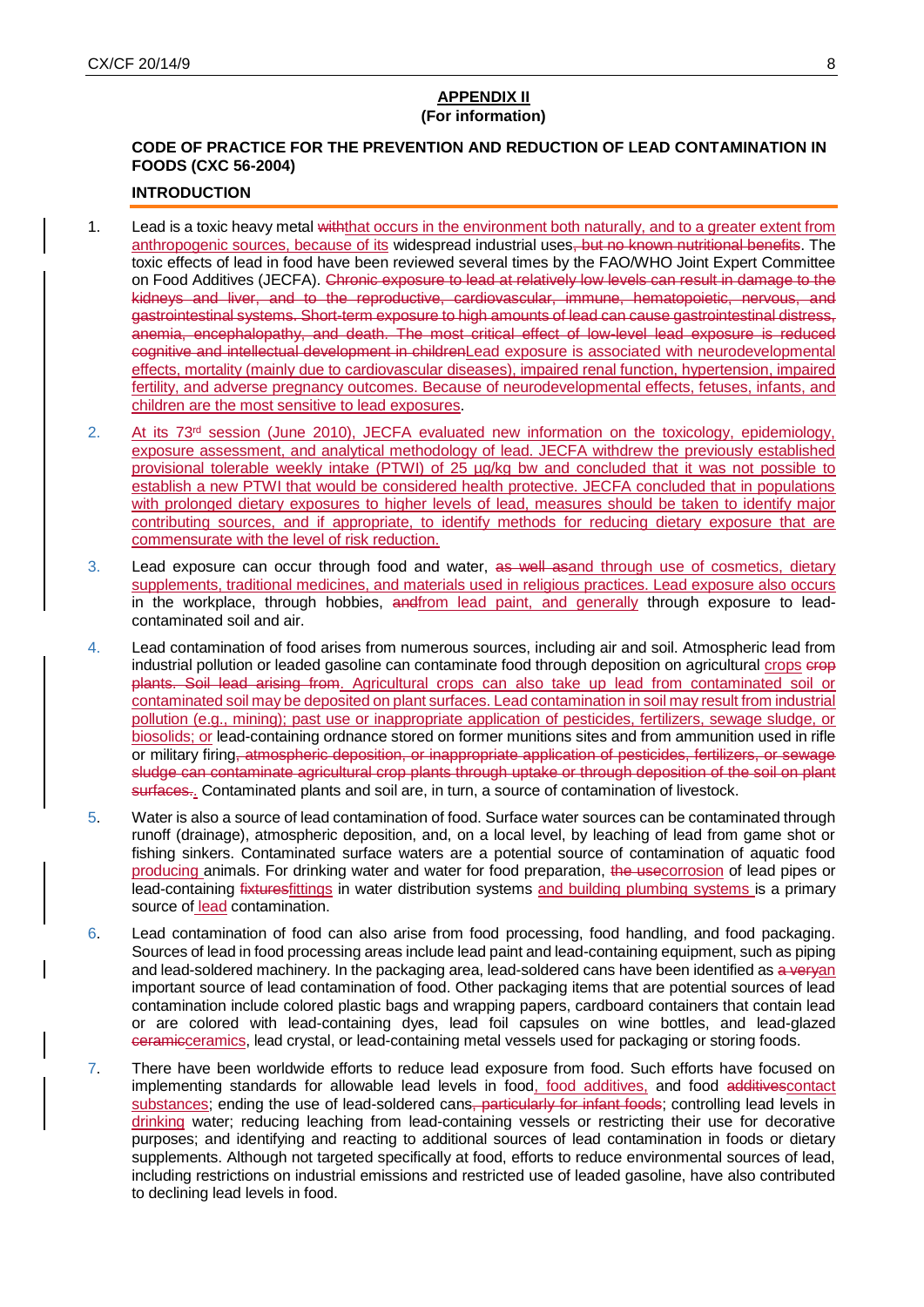8. The Codex<sub></sub> Alimentarius Commission, national authorities, and intergovernmental organization, and many countriesorganizations have setestablished or recommended standards for allowablemaximum levels of lead in various foods. Low levels of lead in foods may be unavoidable, because of the ubiquitous naturepresence of lead in the modern industrial world. However, following good agricultural and manufacturing practices can minimize lead contamination of foods. Because many useful interventions for reducing lead rely on actions by consumers, including educating consumers about certain foods known to contain elevated levels of lead, a section with suggestions for modifyingon consumer practices has also been included in this Code.

### **I. RECOMMENDED PRACTICES BASED ON GOOD AGRICULTURAL PRACTICES (GAP) AND GOOD MANUFACTURING PRACTICES (GMP)**

### **1.1 Source directed measures**

9. National or relevant food control authorities should consider implementation of source directed measures in the *Code of Practice for Source Directed Measures to Reduce Contamination in Foods with Chemicals*  (CXC 49-2011).

### **1.2 Agricultural**

- 10. Leaded gasoline is a major contributor to atmospheric lead. National or local authorities should consider reducing or eliminating the use of leaded gasoline in agricultural areas.
- 11. Agricultural lands near industrial facilities, roadways, and ordnance depots, rifle ranges and military firing ranges may have higher lead levels in soils than more isolated lands. Sources of lead on agricultural lands should be removed, including vehicle batteries; damaged or unused electric fencing batteries; and old, discarded vehicles and machinery.
- 12. Use of lead solder and other lead materials for repairing farming equipment should be avoided. Land near buildings with weathered exterior paint also may have high lead levels, and there is a particular concern when such buildings are situated near livestock or small gardens.
- 13. Where possible, farmers should test lead levels in soils, particularly soils that are near lead sources or that are suspected of having elevated lead levels to determine if lead levels exceed recommendations for planting by national or local authorities.
- 14. Livestock should be prevented from grazing in areas with lead sources, including peeling paint, bonfire ash, metal roofing material, and contaminated surface waters. In addition, livestock soil consumption should be minimized, through a balanced feed diet (including mineral mixes).
- 15. In general, where there are potential sources of lead exposure to livestock, secure fencing and housing for livestock is a good practice to help minimize lead contamination.
- 16. Animal feed should meet lead standards established by national or local authorities, where available, as contaminants in feed can be transferred to food of animal origin and can be relevant for public health.
- 17. Dairy cows and other dairy animals found to have elevated lead levels should not be used as a source of milk until lead decreases to levels deemed appropriate by national authorities.
- 18. Farmers should avoid using lands that have been treated with lead arsenate pesticide, such as former orchards, to grow crops that may accumulate lead internally (such as carrots and othere.g., root crops) or on their surface (such ase.g., leafy vegetables).
- 19. Fertilizers (including sewage sludge and biosolids) should adhere to standards set by local or national authorities, and farmers should avoid growing crops on lands that have been treated with sewage sludge fertilizers that doesdo not adhere to maximum allowable lead levels set by national or local authorities.
- 20. Farmers should avoid using compounds that contain lead (such as lead arsenate pesticide) or may be contaminated with lead (e.g., improperly prepared copper fungicide or lead-containing phosphate fertilizer) in agricultural areas.
- 21. Leafy vegetables are more vulnerable than non-leafy vegetables or root vegetables to deposition from airborne lead. Cereal grains also have been reported to absorb lead from the air at a significant rate. In areas where atmospheric lead levels are higherhigh, farmers should consider choosing crops that are less vulnerable to airborne deposition.
- 22. Dryers powered with leaded gasoline have been found to contaminate drying crops with lead. Farmers and processors should avoid using dryers or other equipment powered by leaded gasoline on harvested crops.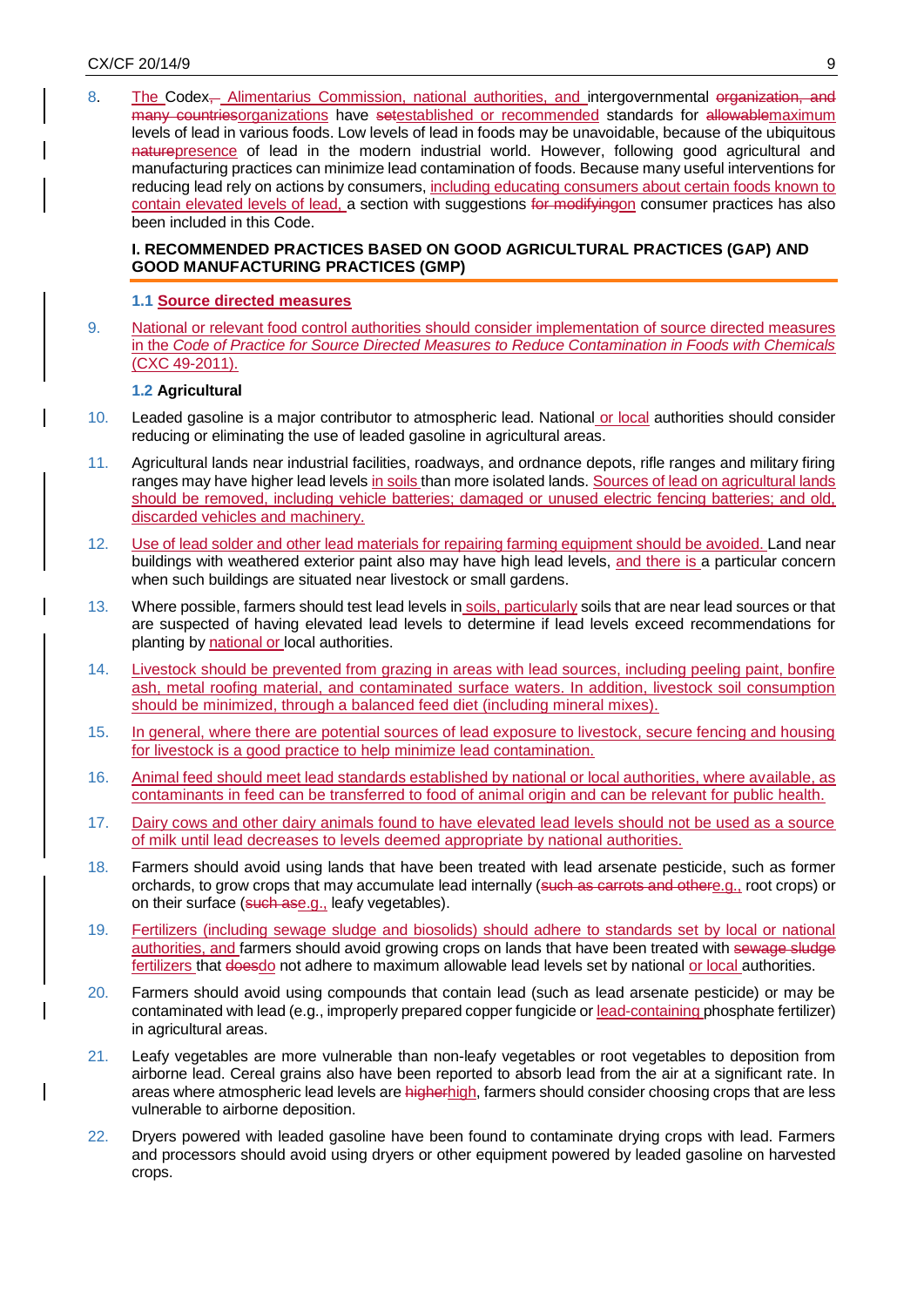- 23. Crops should be protected from lead contamination (e.g., exposure to atmospheric lead, soil, dust) during transport to processing facilities.
- 24. In areas known to have higher lead levels in soil, consider planting certain types of garden plants and trees that may be less susceptible to lead contamination from soil including fruiting vegetables, vegetables that grow on vines, and fruit trees. It may be helpful to decrease the planting of leafy and root vegetables, or to consider relocating these crops to planting localities with lower lead levels.
- 25. Home, community, or small-scale commercial gardeners should also take steps to reduce lead contamination. Avoid planting near roadways and buildings painted with lead-based paint. IfConsider testing soil, where practical, particularly if gardens are located in an area with potentially high lead soil levels, test soil before planting. Good gardening practices for soils with mildly elevated lead levels include mixing organic matter into the soil, adjusting soil pH to reduce availability of lead to plants, choosing plants that are less vulnerable to lead contamination, and using liners to reduce contact deposition of soil on plants., and applying mulch to reduce dust and soil splashing on plants. Some lead levels aremay be considered too high for gardening. It may be possible to build up gardening beds with lead-free soil in such areas. and add phosphate amendments to reduce bioavailability of lead. Contaminated soil can be physically removed and replaced with clean soil. Gardeners should consult with local agricultural services, where available, for advice on what lead levels are too high for gardening and, advice on how to garden safely in lead-contaminated soils, and recommended practices for disposal of removed soil..
- 26. Agricultural water for irrigation should be protected from sources of lead contamination and monitored for lead levels to prevent or reduce lead contamination of crops. For example, well water used for irrigation should be properly protected to prevent contamination and the water should be routinely monitored.
- 27. Local and national authorities should make farmers aware of appropriate practices for preventing lead contamination of farmlands.

## **1.3 Drinking water**

-

- 28. National or local authorities should consider establishing allowable lead levels or appropriate treatment techniques for controlling lead levels in drinking water. The WHO has established a guideline value for maximalmaximum lead levels in drinking water of 0.010 mg/L, but some national authorities may have set lower target levels.
- 29. Administrators of water systems with high lead levels should consider recommended treatment techniques, such as increasing the pH of acidic waters, to minimize corrosion and reduce leaching of lead in the distribution system. Detailed recommendations for managing high lead levels can be found in other resources, including the WHO Guidelines for Drinking-Water Quality.<sup>2</sup> Because changes in water treatment practices (e.g., addition of chloramines or use of corrosion control treatment) can influence the levels of lead in drinking water, lead levels should be monitored during any system changes.
- 30. Where appropriate, Given the number of potential lead sources in drinking water systems, including brass faucets, lead solder on copper pipes, lead pipes, and lead service lines, administrators of water systems should consider-, where appropriate, replacing problematic lead piping and other lead-containing fixtures.
- 31. National or local authorities should monitor lead levels in drinking water in schools and childcare centers and apply mitigation measures to reduce elevated lead levels.

## **1.4 Food ingredients and processing**

- 32. Food producers should limit lead in foods to levels below recommended MLs in the *General Standard for Contaminants and Toxins in Food and Feed* (CXS 193-1995) or standards established by national or regional authorities for foods and food additives; this is particularly important for foods intended for infants and children.
- 33. Where standards are not available, national or local authorities should consider establishing standards limiting the amountconcentration of lead allowed in foods-and food ingredients, including the traditional foods of their countries. Selected foods and In the absence of standards, national or local authorities or industry should monitor selected foods, including dietary supplements should be monitored, to ensure that lead levels do not rise above normal background levels- or are as low as reasonably achievable.

<sup>&</sup>lt;sup>2</sup> World Health Organization. Guidelines for drinking-water quality, 4<sup>th</sup> edition, incorporating the 1<sup>st</sup> addendum. [https://www.who.int/water\\_sanitation\\_health/publications/drinking-water-quality-guidelines-4-including-1st-addendum/en/.](https://www.who.int/water_sanitation_health/publications/drinking-water-quality-guidelines-4-including-1st-addendum/en/)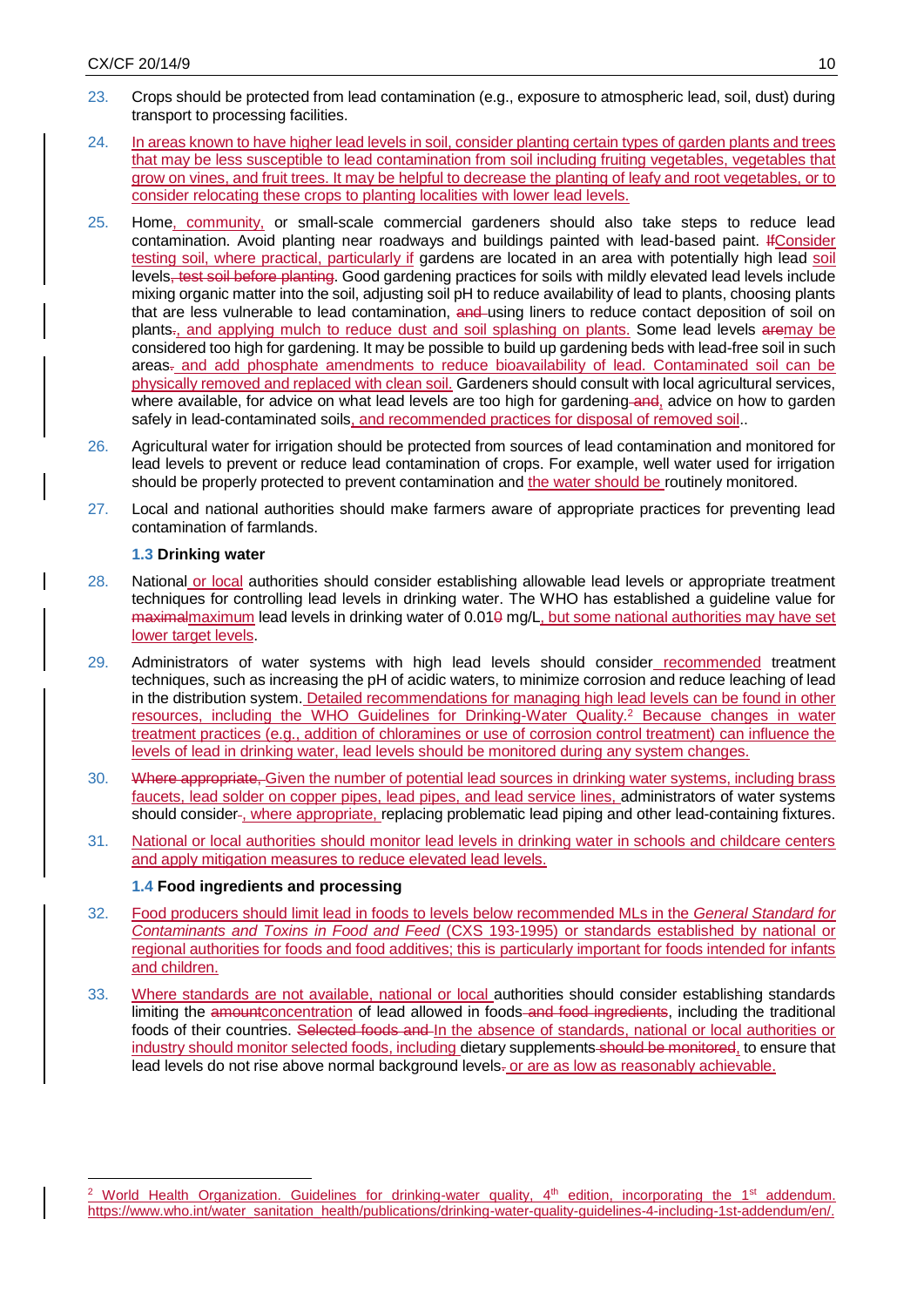- 34. Food processors should choose food and food ingredients, including ingredients used for dietary supplements that have the lowest lead levels possible. They, that are below the recommended MLs, or where no MLs are available, that are as low as reasonably achievable. Where feasible, they should also consider whether the land used to produce crops has been treated with lead-containing pesticides-or, sewage sludge, fertilizers, or biosolids.
- 35. Food processors should consider having control measures in place to monitor incoming ingredients or verify that suppliers are providing ingredients that are below the recommended MLs or where there are no MLs available, that levels are as low as reasonably achievable. Food processors should consider occasional testing of incoming raw materials and finished products for lead to verify that their control measures are functioning effectively.
- 36. More focused testing should be considered for ingredients or products known to contain high lead levels or that are intended for infants and children. This is particularly important for ingredients or products that may have a history of economic adulteration (e.g., spices).
- 37. For foods for infants and children, consideration should be given to sourcing of raw materials and ingredients used in the manufacture of finished products to ensure levels of lead are as low as reasonably achievable.
- 38. During processing, maximum removal of surface lead from plants should be practiced, e.g., by thoroughly washing vegetables, particularly leafy vegetables; removing the outer leaves of leafy vegetables; and peeling root vegetables, where appropriate. (Home gardeners should also follow such steps if their soil has elevated lead levels.
- 39. Food processors should ensure that the water supply for food processing complies with maximum limits for lead established by the national or local authorities.
- 40. Food processors should examine piping within facilities to ensure that older piping is not adding lead to water supplies inside the facility. Such, and should consider, where appropriate, replacing outdated piping, fixtures, and old containers as they may include contain brass fixtures, in addition toalloys and leadsoldered pipes. soldering.
- 41. Food processors should use food-grade metals for all metal surfaces that come into contact with food and beverages.
- 42. Food processors should not use lead solder to repair broken equipment in food processing facilities. They also should also not substitute non-food-grade equipment that may be present in a food processing facility for broken food-grade equipment.
- 43. Food processors should ensure that lead paint peelings do not become a source of lead contamination in processing facilities. If food processors carry out lead paint abatement in their facilities, they should also ensure that appropriate cleanup procedures are followed to prevent further dispersion of lead paint and dust, which could create a greater hazard.
- 44. Because filtration aids (specifically diatomaceous earth, bentonite, and charcoal filtration) used in processing fruit juices, wines, and beer can contain lead, selecting filtration aids with lower lead levels or washing filtration aids with acidic solutions (such as ethylenediamine tetraacetic acid [EDTA] or hydrochloric acid solution) can reduce lead levels in the beverages. Alternative filtration methods also may be used, for example, ultrafiltration.
- 45. Metal detectors or x-rays can be used in slaughterhouses and fish processing facilities to detect and facilitate removal of lead shot or fishing sinkers in wild game and fish.
- 30. Food processors should occasionally test incoming raw materials and finished products for lead to verify that their control measures are functioning effectively.

### **1.5 Production and use of packaging and storage products**

46. To provide maximum protection against lead contamination, food processors should not use lead-soldered cans. Alternatives to lead-soldered cans are discussed in Food and Nutrition Paper 36 from the FAO, "Guidelines for can manufacturers and food canners. Prevention of metal contamination of canned foods," as well as JECFA Monograph 622. These alternatives include using two-piece cans (which lack side seams) rather than three-piece cans, using cementing and welding to bond seams instead of soldering, using lead-free (tin) solders, and using alternative containers, such as lead-free glass.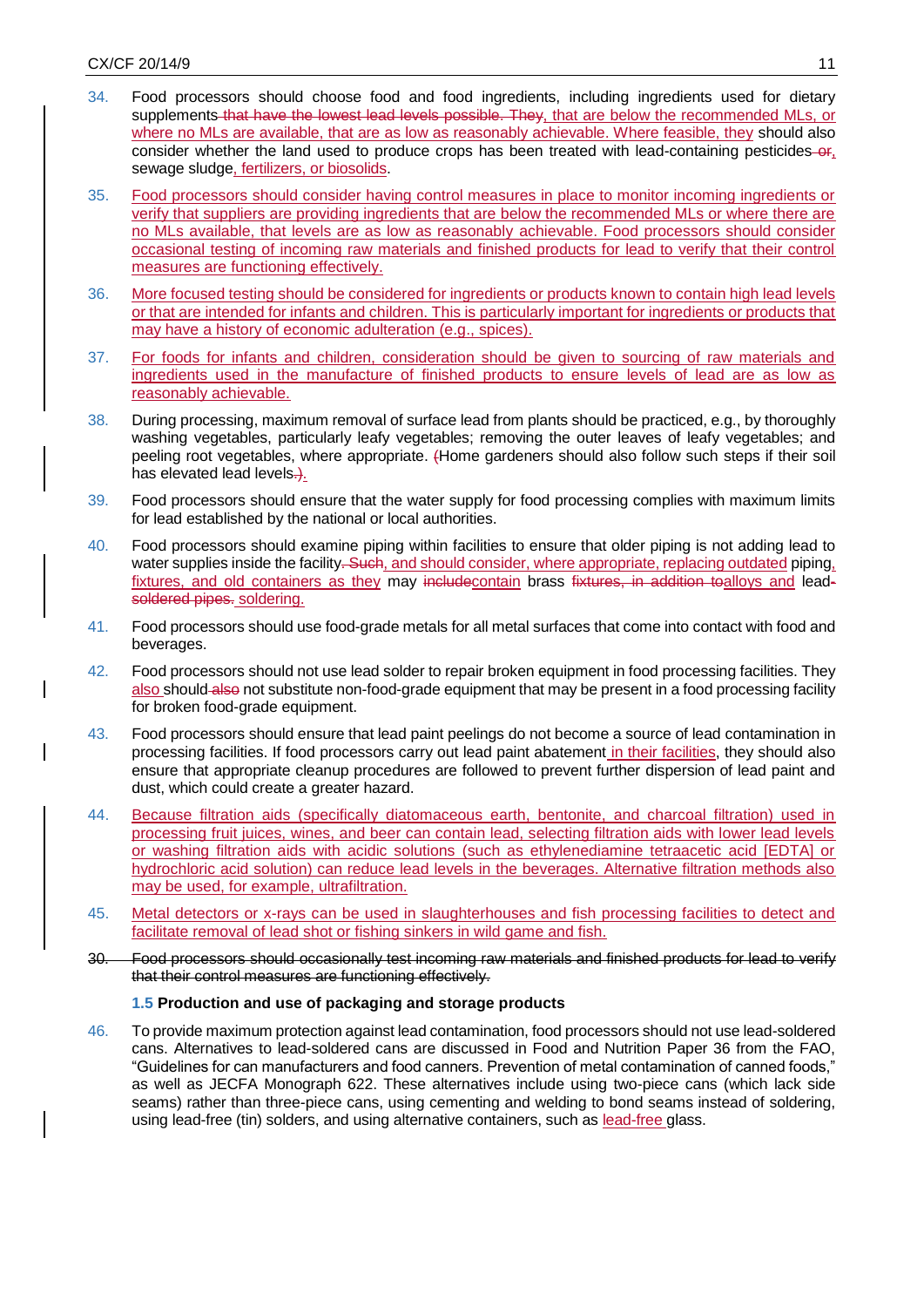- 47. Where it is not feasible to avoid the use of lead-soldered cans, methods for reducing lead exposure from lead-soldered cans are discussed in depth in FAO Food and Nutrition Paper 36. Lead can be released from the solder surface itself, or from solder dust or solder splashes deposited inside the can during the can-making process. Methods for reducing splashing and dust formation include avoiding the use of excess flux, controlling exhaust over the work area to minimize dust deposition, controlling the temperature of the fluxed can body and solder, post-solder lacquering of the interior surface or interior side seams of cans, careful wiping of excess solder from finished cans, and washing soldered cans before use. For a detailed description of proper manufacturing practices with lead-soldered cans, the FAO paper should be consulted.
- 48. Tinplate used for food cans should meet international standards for maximum allowable lead concentration. ASTM International has set a maximum concentration of 0.010 percent lead for "Grade A" tinplate.
- 49. Lead dyes or lead-based printing inks should not be used for food packaging, such as for brightly colored candy wrappers. Even if such wrapping does not come in direct contact with foods, children may be tempted to put the brightly colored wrappers in their mouths.
- 50. Plastic bags or boxes with exteriors treated with lead-based dyes or lead-based printing inks should not be used for packingpackaging food. Handling of these items during cooking or reuse by consumers for storing other food items can cause lead contamination.
- 51. Packing Packaging foods for sale in traditional lead-glazed ceramics should be avoided because these ceramics may leach significant quantities of lead into the foods.
- 52. Lead foil capsules should not be used on wine bottles because this practice may leave lead residues around the mouth of the bottle that can contaminate wine upon pouring.
- 53. National authorities should consider setting standards for lead migration from lead-glazed ceramic ware, lead crystal, and other lead-containing items that might potentially be used for food storage or preparation by consumers.
- 54. As one regulatory option, national authorities could consider setting standards for lead migration and lead composition in food contact substances used in food processing or manufacturing.
- 55. Decorative ceramic ware that has the potential to leach unacceptable quantities of lead should be clearly labeled as not for food use.
- 56. Ceramic ware producers should use manufacturing procedures and quality control mechanisms that minimize lead leaching.

### **1.6 Consumer practices and consideration of certain foods**

- 57. National and local authorities should consider educating consumers about the hazards of lead, particularly to children; sources of lead; and appropriate practices to reduce lead contamination from food prepared in the home or grown in the garden and the home.
- 58. Consumers should wash vegetables and fruit thoroughly to remove dust and soil that may contain lead. Removing outer leaves from leafy greens and peeling root crops can reduce lead levels. Store food and eating/cooking utensils in sealed containers or closed cabinets that protect them from falling dust. Washing hands before preparing food will also help remove any lead-contaminated dust or soil from hands.
- 59. Consumers should avoid storing foods, particularly acidic foods or foods for infants and children, in decorative ceramic ware, lead crystal, or other containers that can leach lead. Foods should not be stored in opened lead-soldered cans or stored in reused lead-dyed bags and containers. Consumers should avoid frequent use of ceramic mugs when drinking hot beverages such as coffee or tea, unless the mugs are known to have been made with a lead glaze that is properly fired or fired with a non-lead glaze.
- 60. Where lead in water distribution systems is a problem, consumers should let water run from faucets before use to allow corroded lead from piping to be flushed out of the system, particularly if they are preparing foods for infants or children. Hot water from the faucet should not be used for cooking ordrinking, cooking or food preparation. If filters are used, consumers should ensure they are properly installed and replaced regularly according to manufacturer specifications. Another option is to use an alternative water source for food preparation.

#### **1.6 Consideration for certain foods**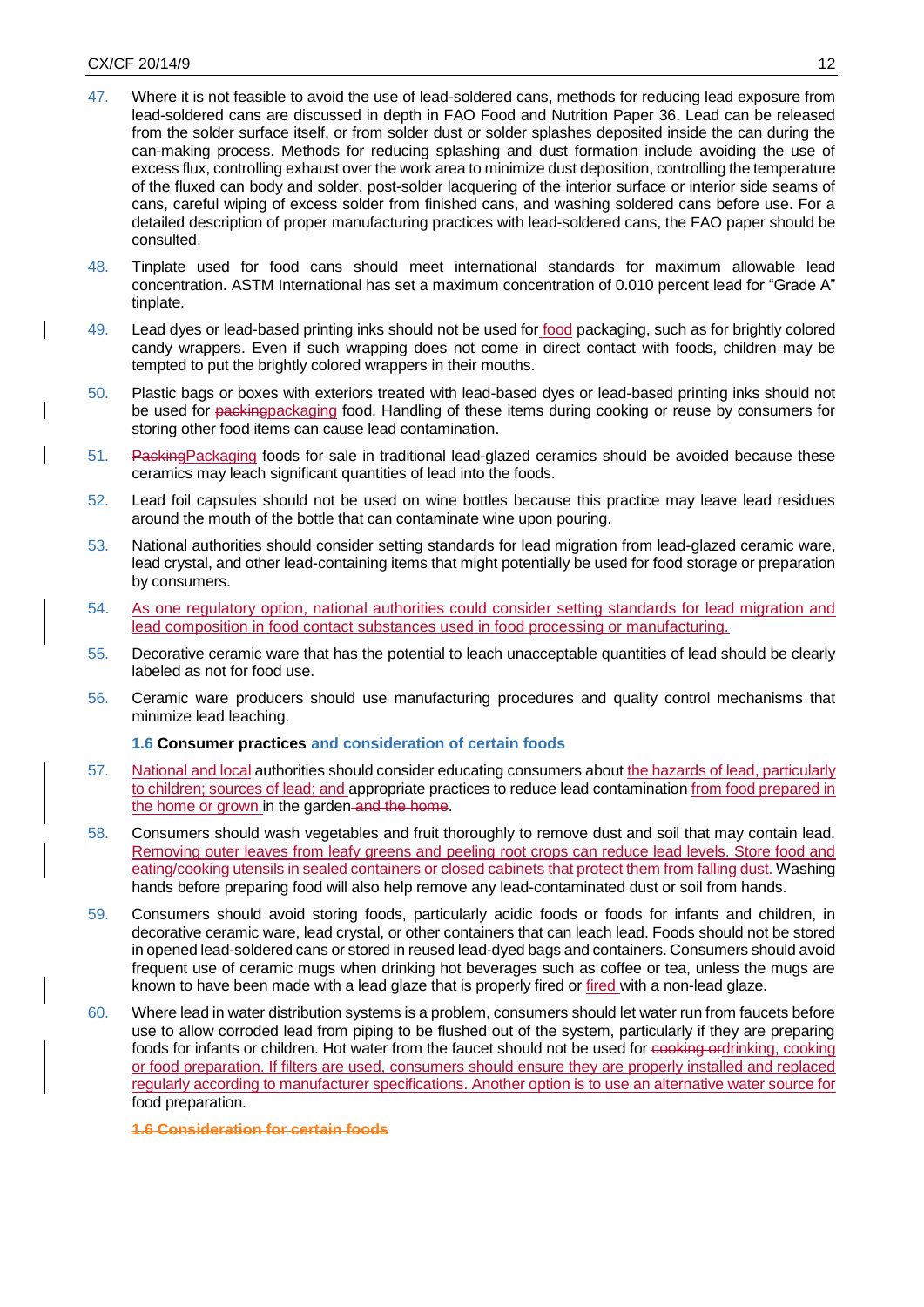- 61. Calabash chalk, also known by other names such as Argila, La Croia, Calabarstone, Ebumba, Mabele, Nzu, and Ulo, is eaten by some women as a traditional food to help alleviate morning sickness during pregnancy. Levels of lead in this product are often high (greater than 10 mg/kg) and may have consequences for the health of the developing fetus. If the product cannot be produced without high levels of lead, the product should no longer be consumed. Consumers should be educated about the concerns surrounding geophagia (the practice of consuming clay or soil) that is practiced mainly by children and pregnant and lactating women. Various clay products, known by names such as calabash chalk, mabele, sikor, and pimbpa, have been found to contain elevated lead levels. Pregnant and lactating women, and children who frequently engage in geophagia, should be discouraged from this practice.
- 62. Consumers should be educated that foods sold as traditional medicines, including herbs and spices, may be sources of lead exposure.
- 63. Meat from game killed with lead shot (pellets) or from waterfowl that have ingested lead pellets may be a source of lead exposure. Therefore, children and women of childbearing age should reduce or avoid consumption of game killed with and containing lead shot. When hunting game intended for consumption, consider using a rifle or slug shot rather than a shotgun, as this may reduce lead contamination of the meat; although there is the potential for lead bullet fragments to remain in the game meat.
- 64. National or local authorities should educate people about the potential risks of consuming local specialty foods or collected wild foods (e.g., mushrooms) that could contain elevated lead levels.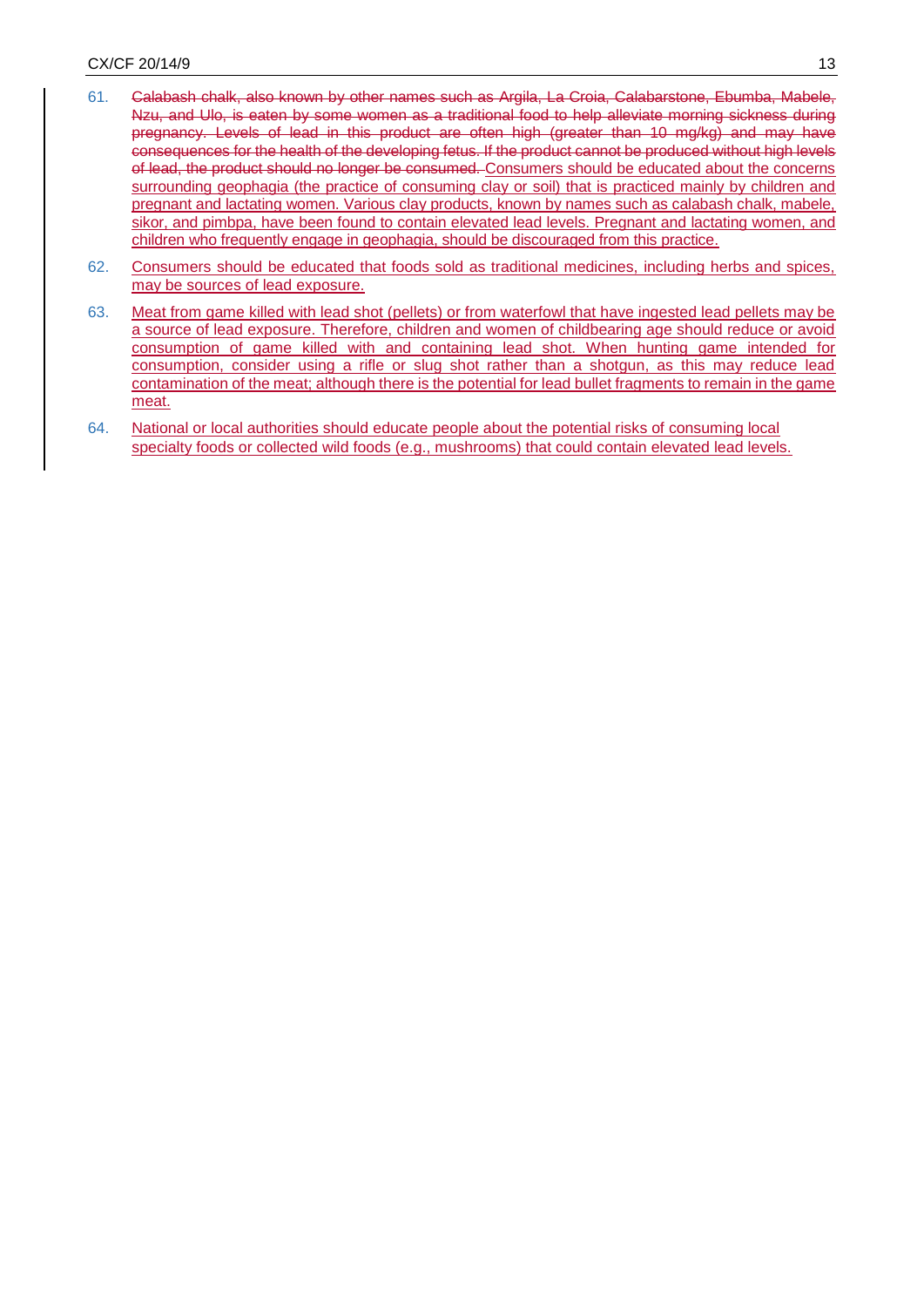### **APPENDIX III**

## **LIST OF PARTICIPANTS**

### **CHAIR United States**

Eileen Abt

Chemist, Plant Products Branch

Office of Food Safety

U.S. Food and Drug Administration

#### **Lauren Posnick Robin**

Chief, Plant Products Branch Office of Food Safety U.S. Food and Drug Administration

#### **CO-CHAIR United Kingdom**

Craig Jones Senior Contaminants Policy Advisor Food Standards Agency

#### **CO-CHAIR Japan**

Tetsuo Urushiyama Associate Director Plant Products Safety Division Ministry of Agriculture, Forestry and Fisheries

### **Argentina**

Silvana Ruarte Jefe de Servicio Analítica de Alimentos Departamento Control y Desarrollo Dirección de Fiscalización, Vigilancia y Gestión de Riesgo Instituto Nacional de Alimentos **Australia**  Matthew O'Mullane Risk assessment manager Food Standards Australia New Zealand **Botswana** Force Tefo Thema Botswana University of Agriculture & Natural **Resources** 

#### **Brazil**

Lígia Lindner Schreiner Risk Assessment Manager Brazilian Health Regulatory Agency - ANVISA

Larissa Bertollo Gomes Porto Health Regulation Specialist Brazilian Health Regulatory Agency - ANVISA

Carolina Araujo Viera Health Regulation Specialist Brazilian Health Regulatory Agency

Ana Claudia Marquim Firmo de Araujo Specialist on Regulation and Health **Surveillance** Brazilian Health Regulatory Agency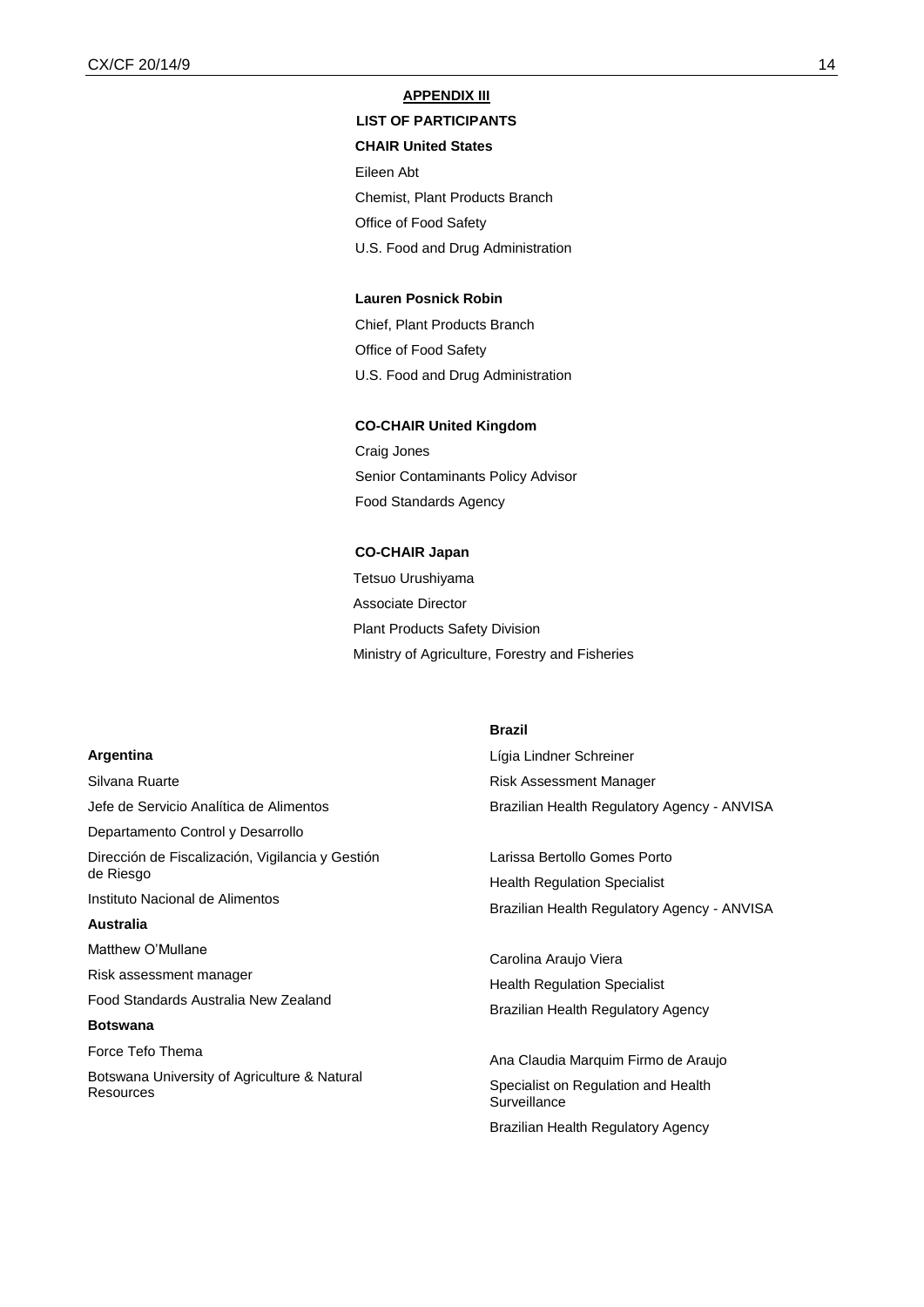### $\textsf{CX/CF}~20/14/9$  . The set of the set of the set of the set of the set of the set of the set of the set of the set of the set of the set of the set of the set of the set of the set of the set of the set of the set of th

**Canada**  Elizabeth Elliott Head, Food Contaminants Section

Bureau of Chemical Safety Health Canada

Stephanie Glanville Scientific Evaluator, Food Contaminants Section Bureau of Chemical Safety Health Canada

### **China**

Yongning Wu

Professor, Chief Scientist

China National Center of Food Safety Risk Assessment (CFSA)

Jingguang Li

Professor

China National Center for Food Safety Risk Assessment (CFSA)

### Yi Shao

Associate Professor

Division II of Food Safety Standards

China National Center of Food Safety Risk Assessment (CFSA)

Xiaohong Shang

Professor China National Center for Food Safety Risk Assessment (CFSA)

Dajin Yang

Professor

Division I of Risk Surveillance

China National Center for Food Safety Risk Assessment (CFSA)

Di Wu Yangtze Delta Region Institute of Tsinghua University Liegang Liu Professor Department of Nutrition and Food Hygiene School of Public Health, Tongji Medical College **Costa Rica** Yajaira Salazar Coordinator National Committee CCCF

Amanda Lasso Cruz Codex Secretariat Ministerio de Economia Industria y Comercio

**European Union**  Vereele Vanheusden European Commission Health and Food Safety Directorate-General

### **India**

R. Rajesh Assistant Director (Tech) Export Inspection Agency-Kolkata

Codex Contact Point Food Safety Standards and Authority of India

**Japan**  Tetsuo Urushiyama Associate Director Plant Products Safety Division Ministry of Agriculture, Forestry and Fisheries of Japan

Nobuyuki Hamasuna

Associated Director

Plant Products Safety Division

Ministry of Agriculture, Forestry and Fisheries of Japan

Haruyuki Deguchi Deputy Director Food Safety Standards and Evaluation Division Ministry of Health, Labour and Welfare of Japan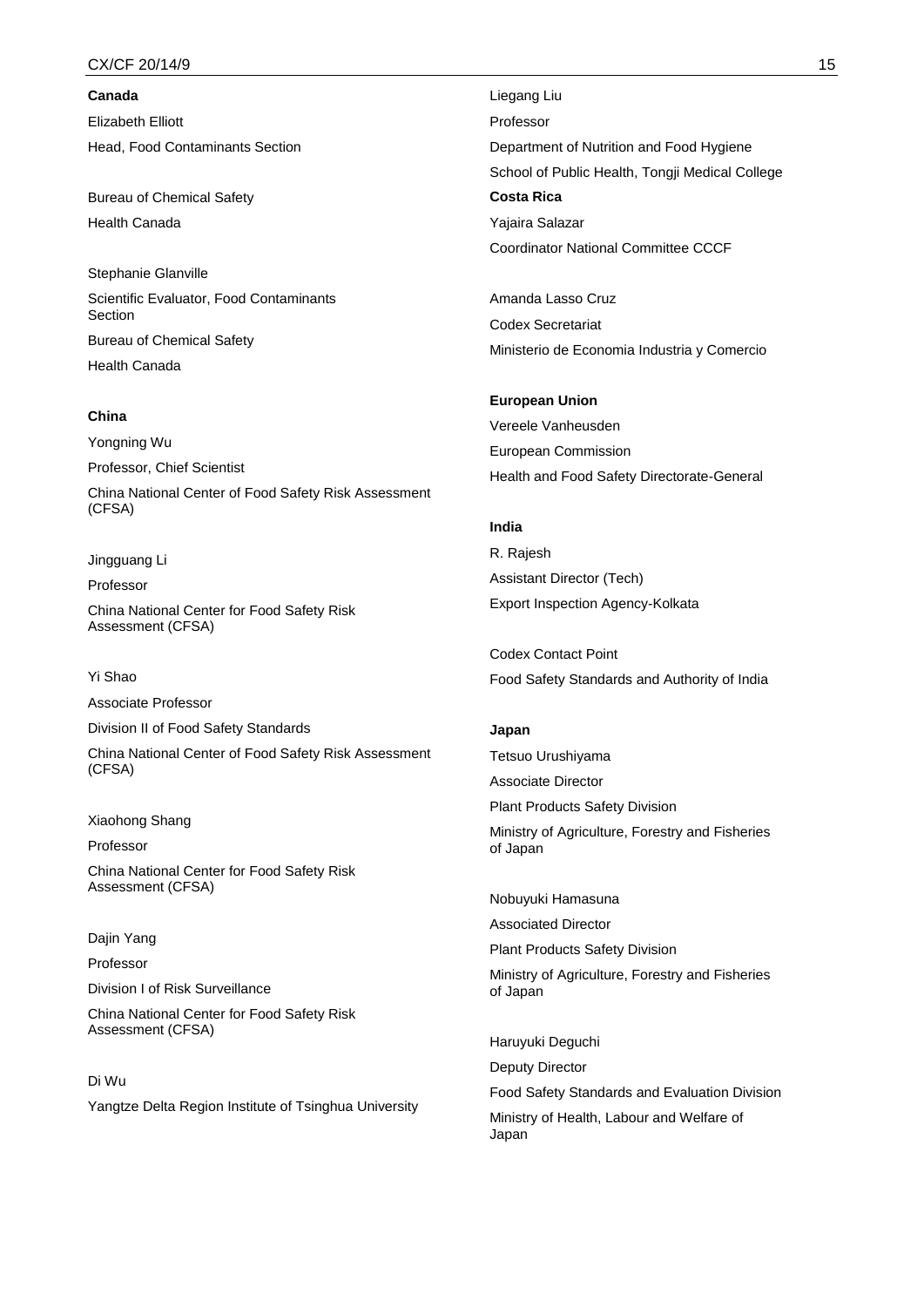### $CX/CF$  20/14/9  $16$

Matsumoto Masato Codex contact point

**Korea (Republic of)** Miok Eom Senior Scientific Officer, Residues and Contaminants Standard Division Ministry of Food and Drug Safety (MFDS)

Lee Geun Pil SPS researcher, Quarantine Policy Division Ministry of Agriculture Food and Rural Affiars (MAFRA)

#### Yeji Seong

Codex Researcher, Food Standard Division Ministry of Food and Drug Safety (MFDS)

#### **Malaysia**

Raizawanis Abdul Rahman Principal Assistant Director Food Safety and Quality Division Ministry of Health

Rabia'atulahabiah Hashim Senior Assistant Director Food Safety and Quality Division Ministry of Health

#### **Mexico**

Tania Daniela Fosado Soriano Secretaria de Economia

## **New Zealand**

Andrew Pearson Manager, Food Risk Assessment Ministry for Primary Industries

Jeane Nicolas Senior Advisor Toxicology Ministry for Primary Industries

### **Nigeria**

Ibitayo Femi James

Principal Livestock Development Officer

Federal Ministry of Agriculture and Rural Development

#### **Norway**

Julie Tesdal Håland Senior Adviser Norwegian Food Safety Authority

### **Paraguay**

Monica Gavilan Gimenez

Facultad de Ciencias Agronómica de la Universidad Nacional de Asunción

#### Dionisia Carballo

Facultad de Ciencias Agronómica de la Universidad Nacional de Asunción

### **Peru**

Javier Aguilar Zapata Servicio Nacional de Sanidad Agraria Ministry of Agriculture jaguilar@senasa.gob.pe

Jorge Pastor Miranda Servicio Nacional de Sanidad Agraria Ministry of Agriculture

Juan Carlos Huiza Trujillo DiGESA (Direccion General de Salud Ambiental) Minsa

### **Thailand**

Korwadee Phonkliang Standards Officer, Officer of Standard Development National Bureau of Agricultural Commodity and Food Standards

Chutiwan Jatupornpong

Standards Office, Office of Development and Standards

National Bureau of Agricultural Commodity and Food **Standards**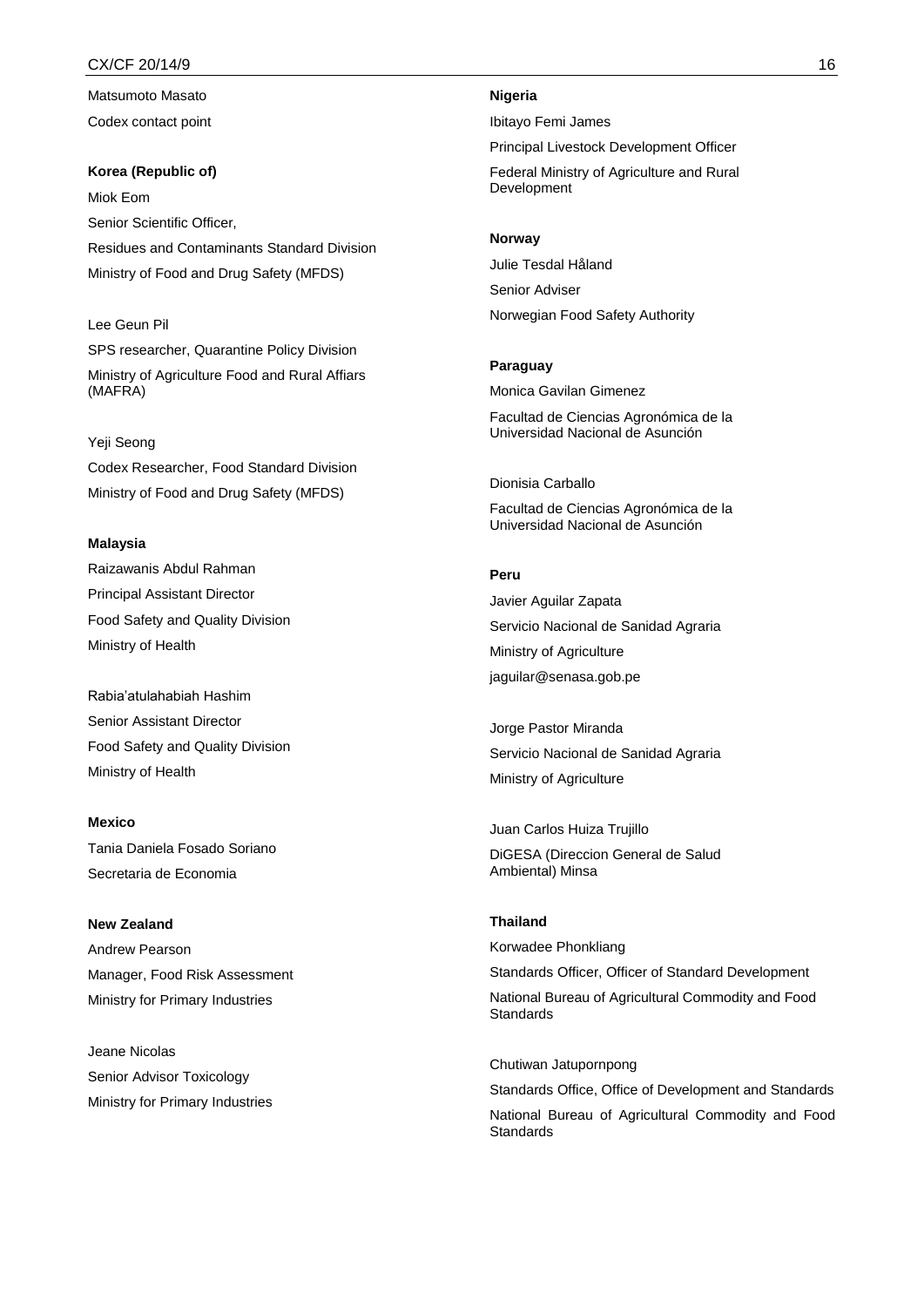### CX/CF 20/14/9 17

**Turkey** Arslan Sinan Republic of Turkey Ministry of Food, Agriculture

#### **United Kingdom**

Craig Jones Senior Contaminants Policy Advisor Food Standards Agency

Izaak Fryer-Kanssen Contaminants Policy Advisor Food Standards Agency

#### **United States of America**

Eileen Abt Chemist Office of Food Safety U.S. Food and Drug Administration

Lauren Posnick Robin U.S. Delegate Office of Food Safety U.S. Food and Drug Administration

Henry Kim Senior Policy Analyst Office of Food Safety U.S. Food and Drug Administration

#### **Slovenia**

Tina Zavasnik Bergant Senior Advisor Ministry of Agriculture, Forestry and Food

**European Cocoa Association** Julia Manetsberger

#### **FAO (JECFA)**

Department

Markus Lipp Senior Officer Agriculture and Consumer Protection Vittorio Fattori Food Safety Officer Agriculture and Consumer Protection **Department** 

**FDE (FoodDrinkEurope)** Alejandro Rodart Manager Food Policy, Science and R&D

#### **FIVS**

Laura Gelezuinas

Manager

Timothy Ryan Scientific and Technical Committee & Economic Sustainability Expert

### **ICA (International Confectionery Association)**

Debra Miller

Senior Vice President, Scientific & Regulatory Affairs The National Confectioners Association

Martin Slayne

**Consultant** 

Slayne Consulting

## **ICBA (International Council of Beverages Associations)** Maia Jack

American Beverages Association

# **ICCO (International Cocoa Association)** Catherine Entzminger

General Secretary

Euorpean Cocoa Association, Belgium

# **ICGMA (International Council of Grocery Manufacturers Associations)**

Nichole Mitchell

**IFIF (International Feed Industry Federation)** Alexandra de Athayde Executive Director